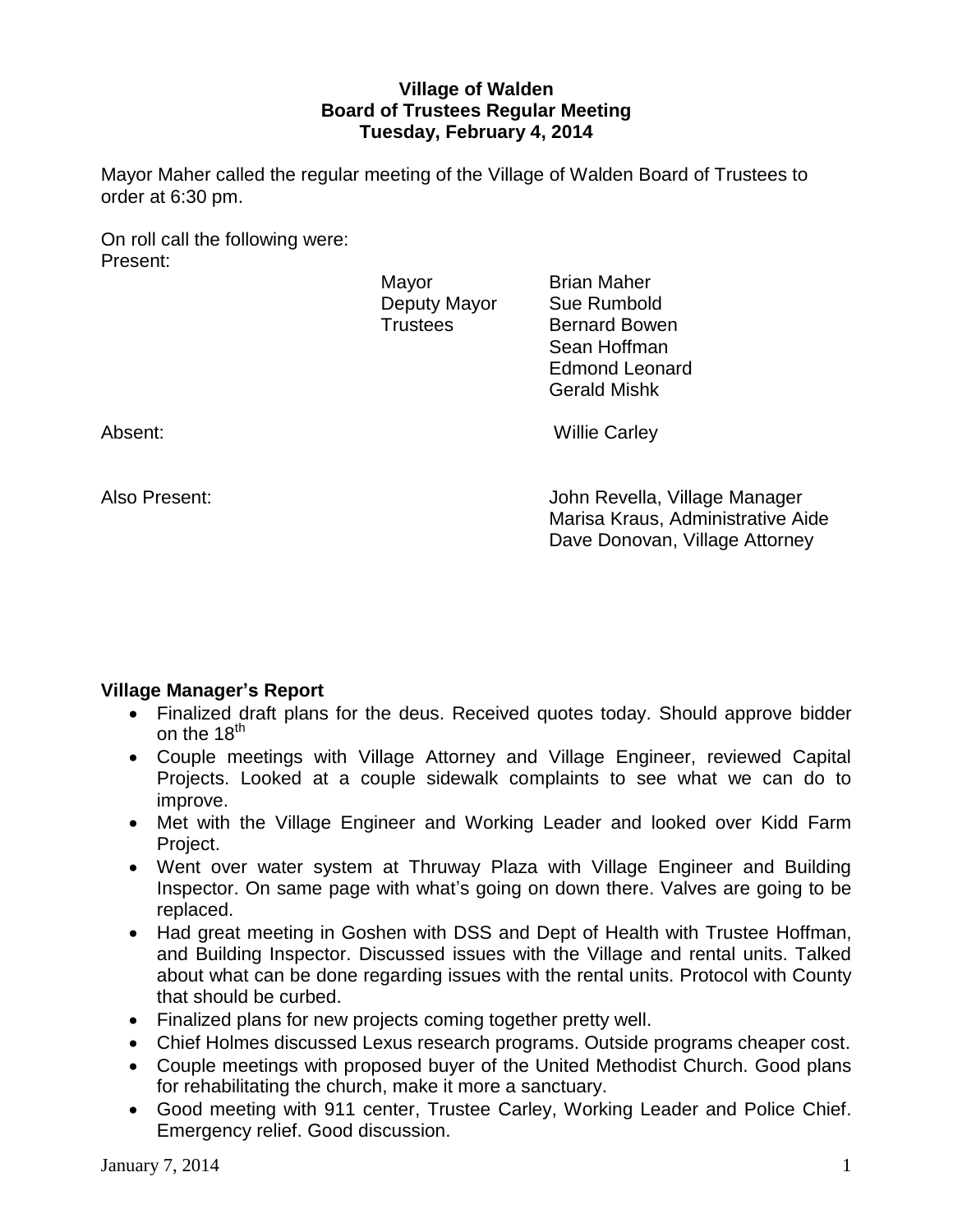- Old sludge pressed at the sewer plant is being removed. Making room for the new. Hopefully get approved soon. Final report was submitted to DEC.
- Stop DWI Resolution. Get some more funding for that. Doing very well.
- Village Treasurer sent out all w2's, 1099's. Consolidated BANs.
- Basketball program is going well.
- Snow removal properties have increased. Likely increase again after the next storm.
- Good meeting w Xerox. Hopefully get some good pricing. Under county contract.
- NYSEG had small gas leak found on Grant St.

Trustee Leonard thanked Manager Revella and Trustee Hoffman for meeting with the Health Dept and DSS. Seems like something was accomplished. Are we gonna scrap the filter press?

Manager Revella answered yes.

Trustee Hoffman asked in terms of the DEC, where are they on the sludge press.

Manager Revella replied there is not much correspondence yet.

Trustee Hoffman said he has experienced that in other municipalities and that sometimes a call from the Mayor can help.

### **Trustee's Committee Reports**

### **Town of Montgomery & DPW liaison – Trustee Leonard**

Trustee Leonard said in the packet, there's a report from the village mechanic with numbers of vehicles and work being done on them. The complete report for the next meeting.

### **Village Clerk & Village Treasurer Liaison – Trustee Bowen**

Trustee Bowen met with Peter Sullivan, Village Treasurer, about what's going on in the treasurer's area. He has completed paperwork for the Main Street Grant Program for reimbursement. Lauren and Marisa are working on the refuse accounts to set that up for the June tax bills. Also are still continuing to work on the online bill pay. That is something that's important. We are dealing with the vendor, the initial vendor that we spoke to was not able to complete some of the tasks that we needed. Going to get together with Peter and Manager Revella to find out exactly what's going on and to complete this.

Manager Revella clarified that the refuse to go on tax bills is an actual manual check of every single parcel in the Village. It's very time consuming. They were able to discover that several parcels were not being billed refuse to begin with. They actually caught a good portion. They're not even halfway thru the list yet, should be done by March. It's being checked one by one against what's in the system.

Trustee Bowen asked when it was last reconciled.

Manager Revella said he didn't know.

## **Police Department Liaison – Deputy Mayor Rumbold**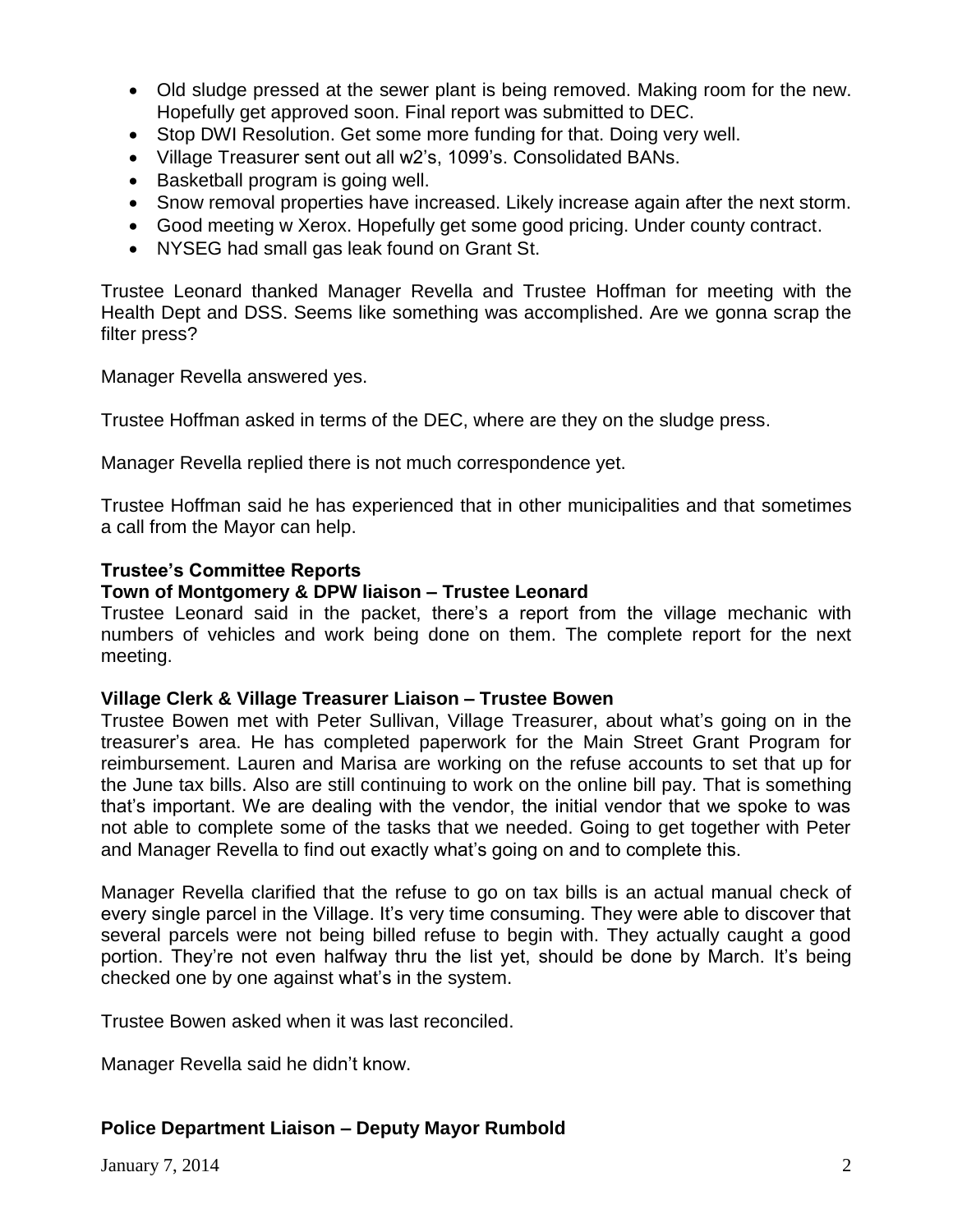Deputy Mayor Rumbold said the Chief is trying to coordinate with what's going to happen with the weather. The day in between each storm isn't fun to plan but it's basically the same thing we've been doing in the past. He was able to get additional staffing.

## **Planning and Zoning Boards as well as the Building Department Liaison – Trustee Hoffman**

Trustee Hoffman met with Dean yesterday, went over a lot of things, not a lot of building permits. Catching up on outstanding violations. DSS meeting last week with Manager Revella went well. DSS will not place someone until they get written letter from the Village that the house is livable. On the right path with them.

Deputy Mayor Rumbold said that one of the issues we had was someone was placed from another county, we have the understanding with Orange County but asked how that works with other counties.

Manager Revella said lack of correspondence between counties. Trying to get them to report it themselves. We don't have any control over that and they don't have any procedure currently for them.

Deputy Mayor Rumbold asked what if we contact other counties.

Manager Revella mentioned that at the meeting as well and can do it on our own.

Trustee Hoffman said that they do function independently. There really was no communication between cross county lines with DSS Departments. And that makes in and out placements across counties very difficult. So we would have to have 2 protocols in 2 different departments.

Deputy Mayor Rumbold said if someone is placed from Ulster County into Orange County, are they then transferred from Ulster DSS to Orange DSS?

Manager Revella said not automatically. They would have to reregister with Orange County. The first month they are still registered with their former county. Then register with their new county. At least for a month we won't have much control, but after that we will have some.

Trustee Hoffman said they have interviews with the candidates prior to the placements. That's when they would trigger a letter from us. Would advise them if a particular property has a code issue before they make that placement.

Trustee Mishk asked about DSS placing parolees in the Village.

Manager Revella replied that they haven't met with them about that issue.

Trustee Mishk asked if they could check with the Police Department.

January 7, 2014  $\overline{3}$ Trustee Hoffman stated that there are 900 apartments in the Village. DSS said they have 300 candidates in the Village and there are an additional 300 that get Federal Assistance thru SSI. So there's a total of 600 people in the 900 apartments that are getting some sort of assistance. We didn't know the number was that high.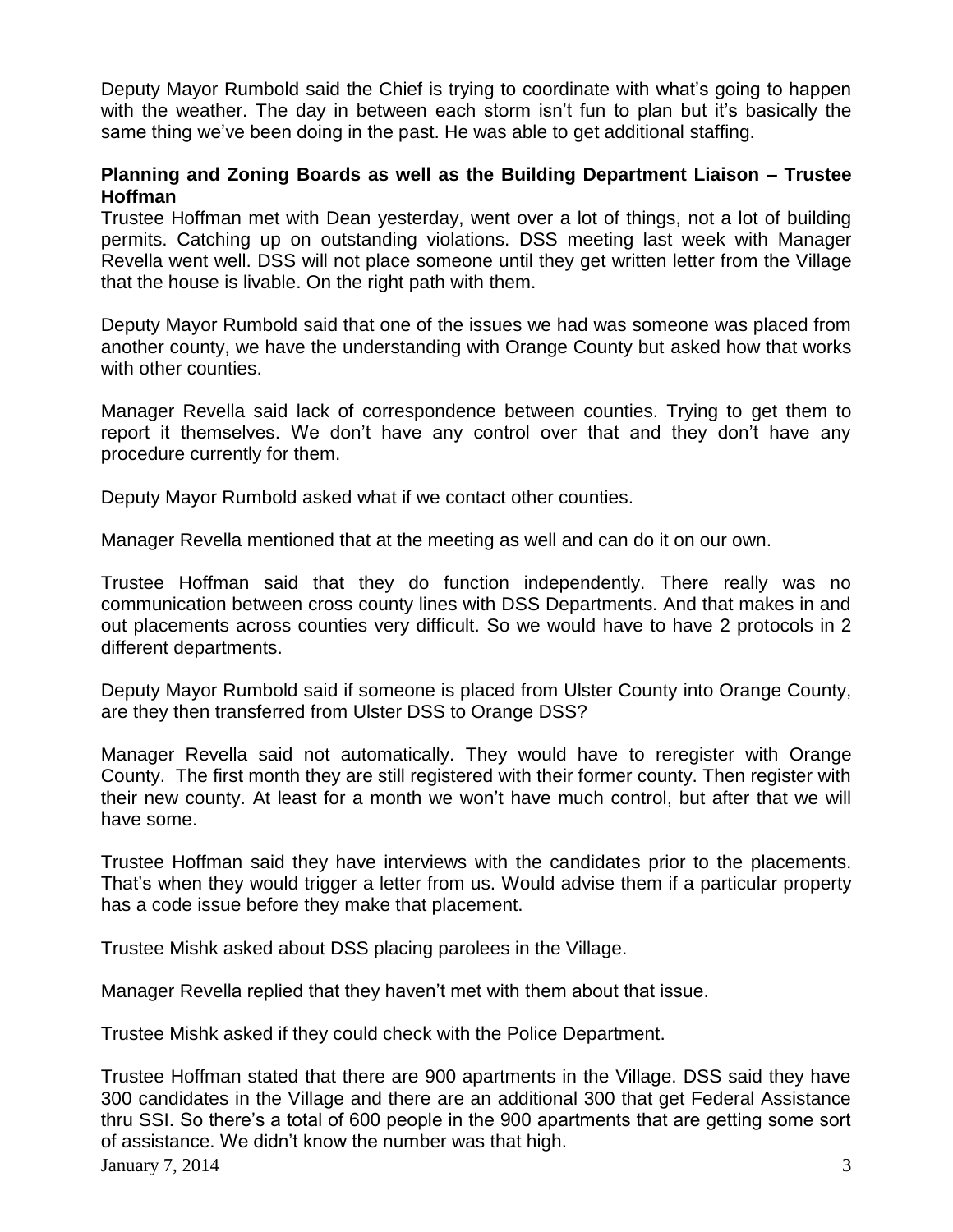### **Recreation & Parks Department and School Board Liaison – Trustee Carley** none

Manager Revella mentioned he put out a Code Red for recycling. The pick-up will not take place tomorrow, it will be on Thursday due to the storm.

Deputy Mayor Rumbold announced additions to agenda.

### **Public Comment on Business of the Board**

Becky Pearson, 167 Walnut St, asked about the Landlord Registry, does the law reflect anything on the single room boarding homes in the Village.

Manager Revella said those are currently illegal.

Becky said that there is nothing in the law that states they are illegal. A home that has multiple rooms

Manager Revella believes that there is a code for it. Doesn't know if it's called boarding homes or how it's termed. People have been cited for it.

Becky said it's a landlord that owns a home, may want to review that first because there are issues with certain homes that have just multiple people living in them.

Trustee Hoffman said the Building Inspectors report has mentioned that citations has been issued last 2 weeks about that.

## **Action Items**

## **Introductory of Local Law #3 of 2014 – Landlord Registry**

Attorney Donovan said it was on discussion last month. Taking existing code, blacklined some changes. Borrowed liberally from City of Middletown code. Primarily it indicates in registry form that we require now for additional information. For example, number of rooms in rental property, dimensions to be true, descriptions of the use it's proposed of the room. Requirement that there be a person who is local, not necessarily from the Village of Walden, but a designated agent, for instance, you have an absentee landlord that lives far out of the area, a responsible person over the age of 21 that resides in the Village or 10 miles of the Village, then that person would be designated to receive process. Also, if the property is insured, because if there's no mortgage there may not be a requirement to be insured, but would require them to give copy. So if there were some laws, we would have someone to call if the property was abandoned. Other issue, whether or not to conduct an onsite inspection. If we know the property is vacated before it is rented. The law provided is that we cannot compel an inspection if we suspect there is a violation. But if we have consent we do the inspection. If they do not consent, we cannot do an inspection unless we have a reasonable suspicion that there is a problem.

Deputy Mayor Rumbold asked if the inspections are done on a yearly basis.

Attorney Donovan said for the fire inspections it is required. It wouldn't be a code inspection.

January  $7, 2014$  4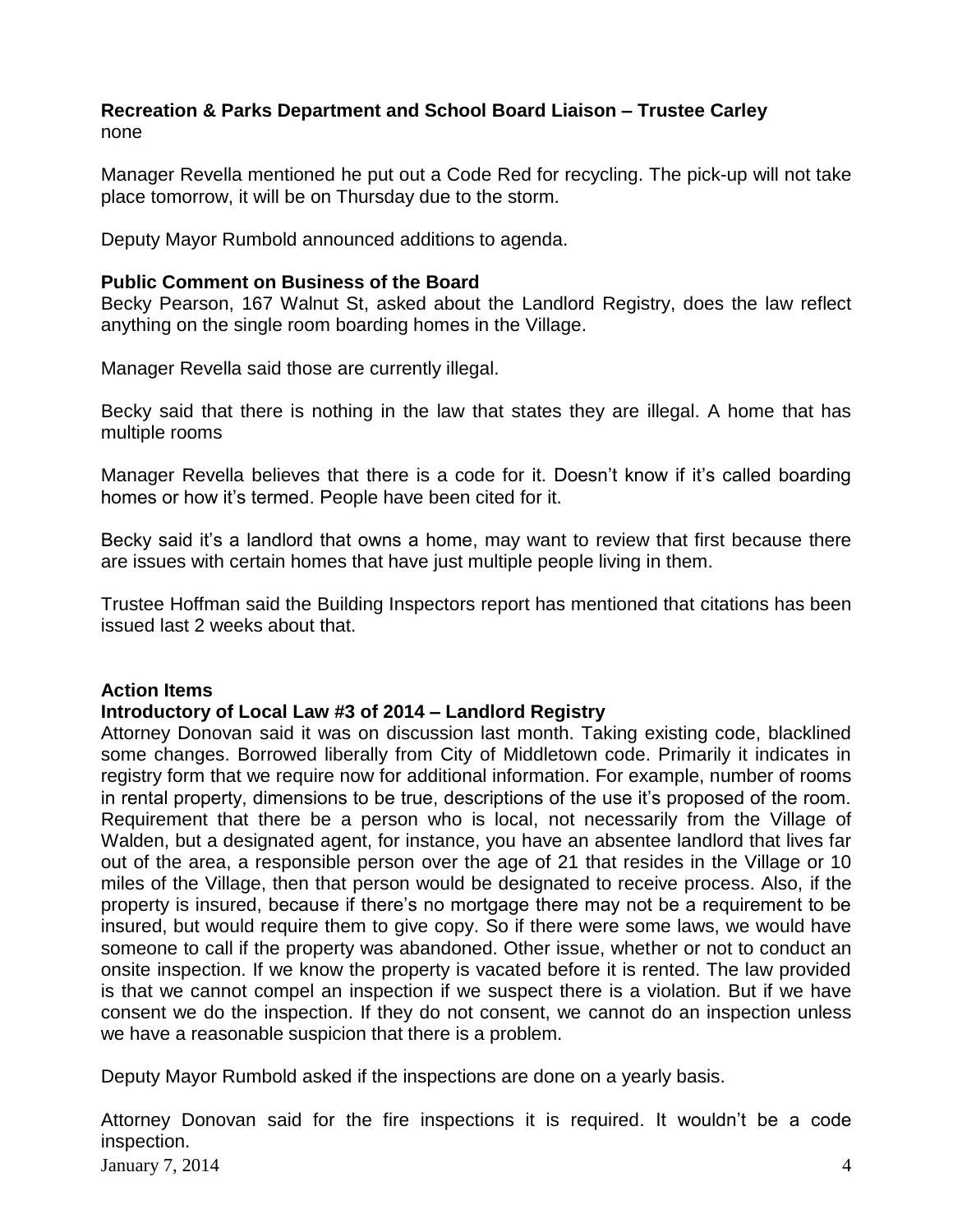Deputy Mayor Rumbold thought Dean did inspections on mutli-units.

Manager Revella said as long as they're under NYS code, he does. Certain units it's once a year and others is every 2 years.

Trustee Mishk questioned if they can add something at villagers cost. A sticker of some type be placed on the premise where all tenants can see it and it would give the tenant the knowledge of who to contact for any complaints and then possibly gives us a probable cause to for that code inspection.

Attorney Donovan said if we were to show up and the tenant let us in then we're home free.

Trustee Mishk said with the stickers placed on each building saying if you have any issues with code problems, then can call the Building Inspector.

Attorney Donovan stated he can't think of a potential problem but will check on it.

Trustee Mishk mentioned if we have it in the law, as long as it doesn't cost any additional funding.

Attorney Donovan said there is a revision for registry renewal. So if we have a habitual violator, we have the ability to deny renewal. Understand that if we were to do that, there is a process that is involved. Would have to afford them some due process hearing. Would have to advise them what the problem is and that they are a habitual violator therefore we are not going to renew their permit. Have to give them a due process hearing before anything can be finalized. No one is going to want to give up that kind of income. That could be an area that could present us an issue. Think there is a way to get those people to comply because they are going to want to rent the apartments. There could just be a cost to bear to make that happen.

Trustee Leonard asked if there's a hundred dollar fee and ten dollar per unit, is that accurately reflect the cost that the Village is going to incur to do these registrations? Seems a little excessive.

Manager Revella replied that its close.

Trustee Hoffman added that it takes a while to do the inspection.

Trustee Leonard said some multiple units would take some time but single family house probably can be done pretty reasonably. We may incur a legal challenge from this law. Any chance of winning?

Attorney Donovan stated that there are no guarantees. Middletown has this law. Cannot guarantee success. Wouldn't present a law that he doesn't think would hold up.

Trustee Mishk asked if we can compel them to have liability insurance to cover the tenants.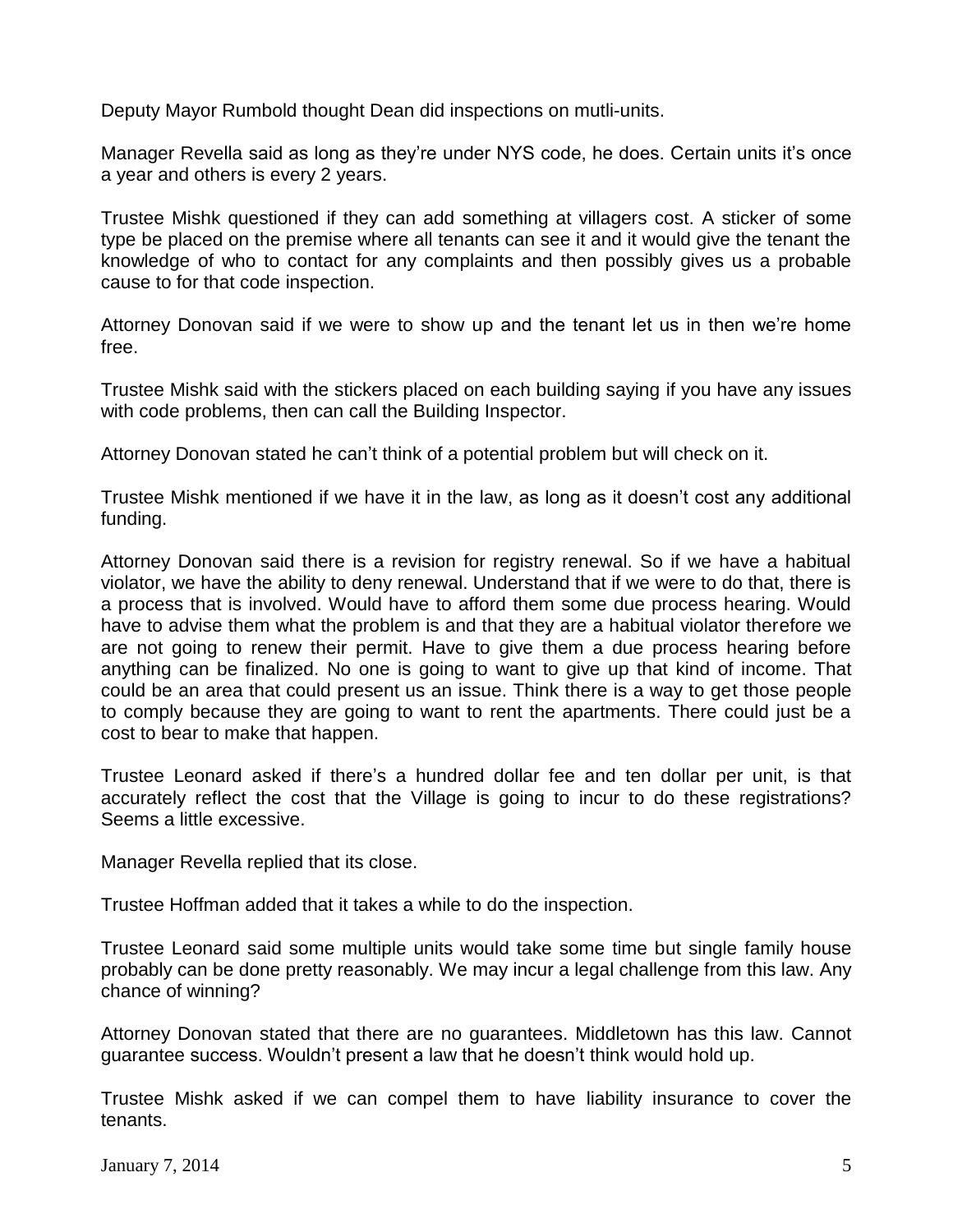Attorney Donovan said we cannot.

Manager Revella stated that we can't make someone have insurance.

Attorney Donovan said as a municipality we cannot. We can for instance if someone is doing work we can require insurance.

Deputy Mayor Rumbold asked if everyone falls on the same date for registry renewal. When we enact this law there are going to be some people that may have just gotten their registration, do they fall under the auspices of this or are they still under old law till it's time for them to reregister.

Manager Revella said this would be for all units. It would be an annual renewal whatever the anniversary would be.

Deputy Mayor Rumbold said it would take a course of a year where everyone is in compliance with this.

Manager Revella said correct. It would take a while.

Attorney Donovan if happy with the law, we can schedule a public hearing, just wants to make sure all questions and concerns are addressed.

Manager Revella suggested to get draft out there to see public input.

Attorney Donovan said Manager Revella suggested public input. He just wants to make sure everyone is comfortable with it.

Trustee Leonard stated 2 board members missing, should wait for them.

Attorney Donovan said it's up to them but wants them to be reasonably comfortable. With a local law, you're not on any time frame.

Deputy Mayor Rumbold asked if it was a big deal to move it to the next meeting to give Dave time to research the sticker and everybody time to read it over.

Trustee Mishk clarified to compel the landlord to leave the sticker in place.

Trustee Bowen added that it also give the renter a place to go to. Would they be able to get the person that is moving into the unit's information?

Manager Revella said it depends on change of tenancy.

Trustee Leonard mentioned that Dean said that a lot of renting is now done on social networks, internet. We may not be aware.

Deputy Mayor Rumbold asked wouldn't the DSS be aware since they are paying portion of the rent then they would be aware of people have been placed. Is it farfetched that everyone got a packet, some kind of information, ie here's the Village Offices, here's who to contact for an issue.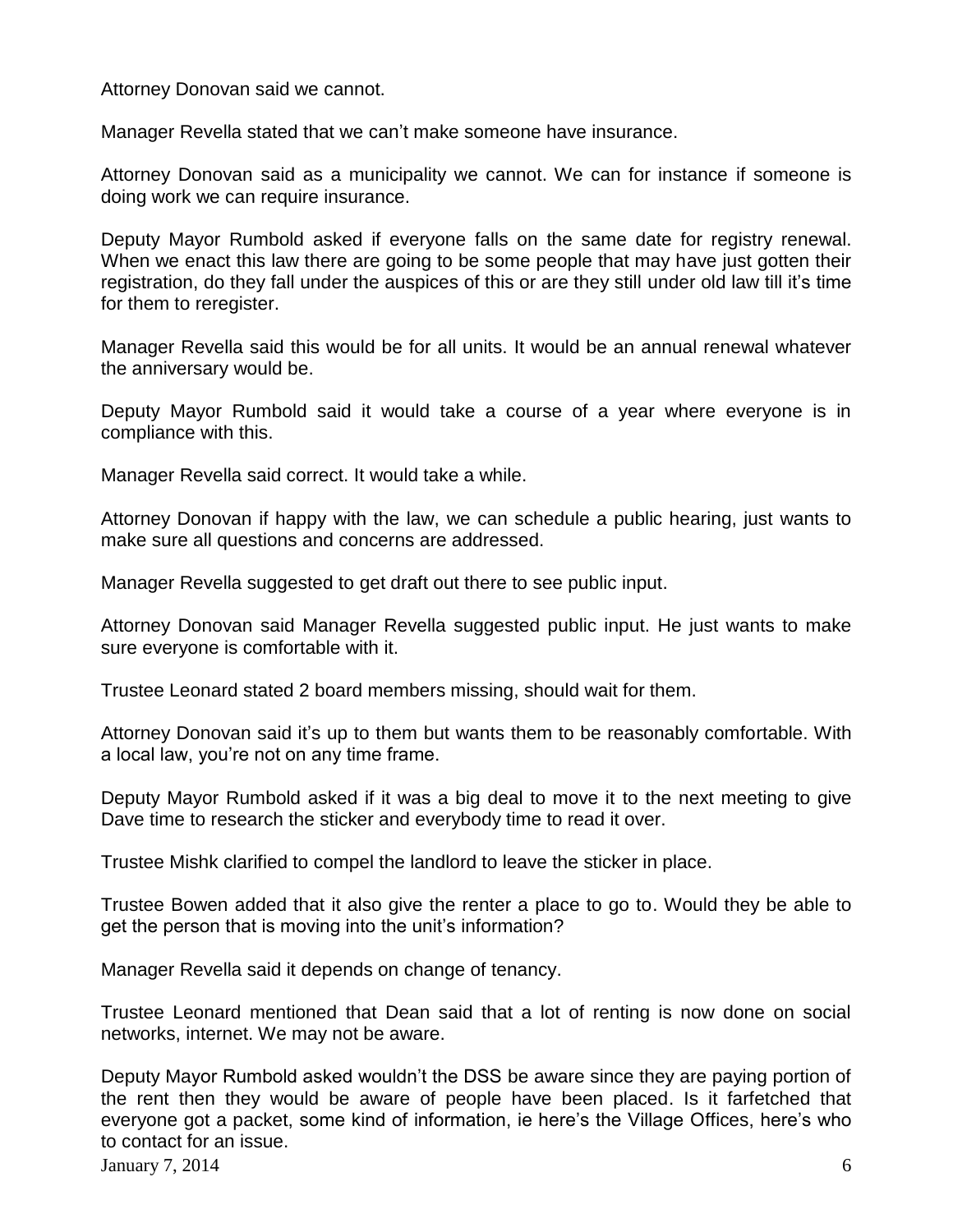Trustee Hoffman said that we could probably work with the assessors and have them pass on the information to the potential candidates.

Trustee Bowen asked as far as putting a packet together, can we get a label to put in the packet?

Trustee Mishk said that if you give out a packet, chances are it will be thrown away but a sticker is permanently fixed to the building.

Deputy Mayor Rumbold wanted to address that if the landlord removed the sticker, then the tenant wouldn't know where to go. If we're physically giving them something saying these are important numbers for them. If they throw it away, they throw it away but at least they have gotten it.

Trustee Mishk said the sticker has to be kept in place at their cost once they register.

Deputy Mayor Rumbold wants people to have the number if they have an issue. Give it 2 weeks so everybody can review it and put it on the next agenda to set a hearing.

## **Resolution No. 31-13-14 - Stop DWI Contract**

Attorney Donovan stated that this is a standard resolution. Money from the county given to the Police Department to stop DWI. The first quarter amount is \$3146, there'll be additional payments throughout the year. County doesn't know what they are yet. But in order for us to accept the money, we have to have a resolution authorizing us to accept the money.

Manager Revella said the second period is in the amount of \$4,834.00, Crackdown Enforcement.

Trustee Leonard made a motion to adopt Resolution 31-13-14. Seconded by Trustee Hoffman. All ayes. Motion carried.

## **Resolution No. 32-13-14 – Election Inspectors**

Trustee Hoffman made a motion to adopt Resolution 32-13-14 Election Inspectors as said by Village Manager. Seconded by Trustee Bowen. All ayes. Motion carried.

## **Hearing Request – 5 Hiddenview Drive**

Jay Buchalski, Code Enforcement Officer, request hearing due to order of remedy of violation for 5 Hiddenview Drive. 2 unmarked vehicles. Was given a violation on 10/7. A hearing was set and about 2 days before that, one vehicle was removed. Low and behold, that vehicle has mysteriously returned.

Mayor Maher asked how long was it gone.

Jay replied that the first violation was October  $7<sup>th</sup>$  and November 25<sup>th</sup> it disappeared and somewhere between there and January  $16<sup>th</sup>$ , it reappeared. Just after Christmas, thi unmarked vehicle, unregistered showed up. Whether they had it hidden, have no idea, it's back.

 $J_{\text{anuary}}$  7, 2014  $\qquad \qquad$  7 Mayor Maher asked when he noticed them, how long did it take them to get rid of it.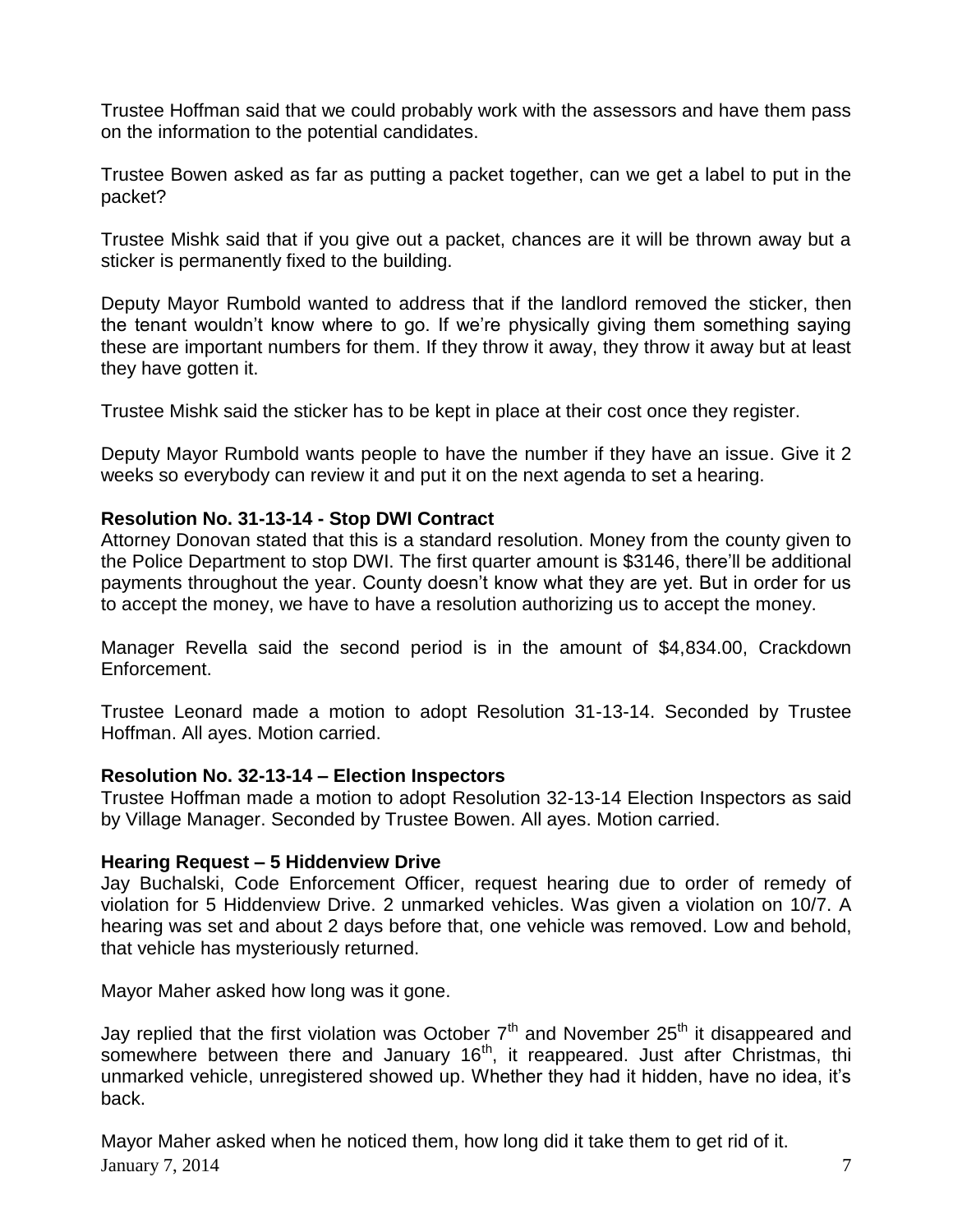Jay answered with the first notice, about a month and half.

Mayor Maher asked if he thought they would do it again with another notice.

Jay said if it happens a third time, he will issue a summons and take them to court.

Trustee Hoffman made a motion to accept hearing request for 5 Hiddenview Drive for February 18<sup>th</sup> at 6:30pm. Seconded by Trustee Bowen. All ayes. Motion carried.

### **Set Hearing for 15 High Street – Zone Change**

Manager Revella said the materials were sent to the Planning Board. They were supposed to meet last night but due to the weather they adjourned to February 19<sup>th</sup>. The county is all set with materials. Plenty of time. Would like to set hearing for March  $4<sup>th</sup>$  at 6:30pm.

Trustee Hoffman made a motion to set hearing for zone change for 15 High Street for Tuesday, March 4<sup>th</sup> at 6:30pm. Seconded by Trustee Bowen. All ayes. Motion carried.

### **Expend Funds for 33 Scofield Street**

Manager Revella went thru the building with Dean, Building Inspector, to do some preliminary review, sketch plan. Want to spend some time with the engineer to do official plans for renovations to be done and noticed some asbestos in the basement. Tested positive. Wants to do the abatement asap. We have funds in the capital for building repairs. Don't believe to be in excess of what's in there. Testing costs, engineering costs shouldn't be more than \$1-2,000 in cost at most. Will fax the board the estimate for official cost prior to the work being done.

Deputy Mayor Rumbold made a motion Seconded by Trustee Leonard. All ayes. Motion carried.

### **Townhouse Zoning**

**Tabled** 

### **Public Comment**

Anita Vandermark, 76 Highland Ave, thanked the Village for allowing the Sunshine Society to have been in the . Asked who takes care of the clock.

Manager Revella said Dean does but wasn't here today.

Anita asked if there were any plans for Memorial Day.

Mayor Maher stated that they're waiting to hear from American Legion. To get approvals for the same parade route.

Anita asked about the photograph of John Howland at the teen center, it hasn't been done yet. The Community Council meeting is next Wednesday at Hometown Bank at 7pm. Pastor Ray is coming to speak about the Good Samaritan. Heard Baptist Church doing a corned beef dinner on March 1<sup>st</sup>. Friends of Walden Youth are having their annual yard sale on March 30th. We accept anything except electronics. Can use volunteer as well.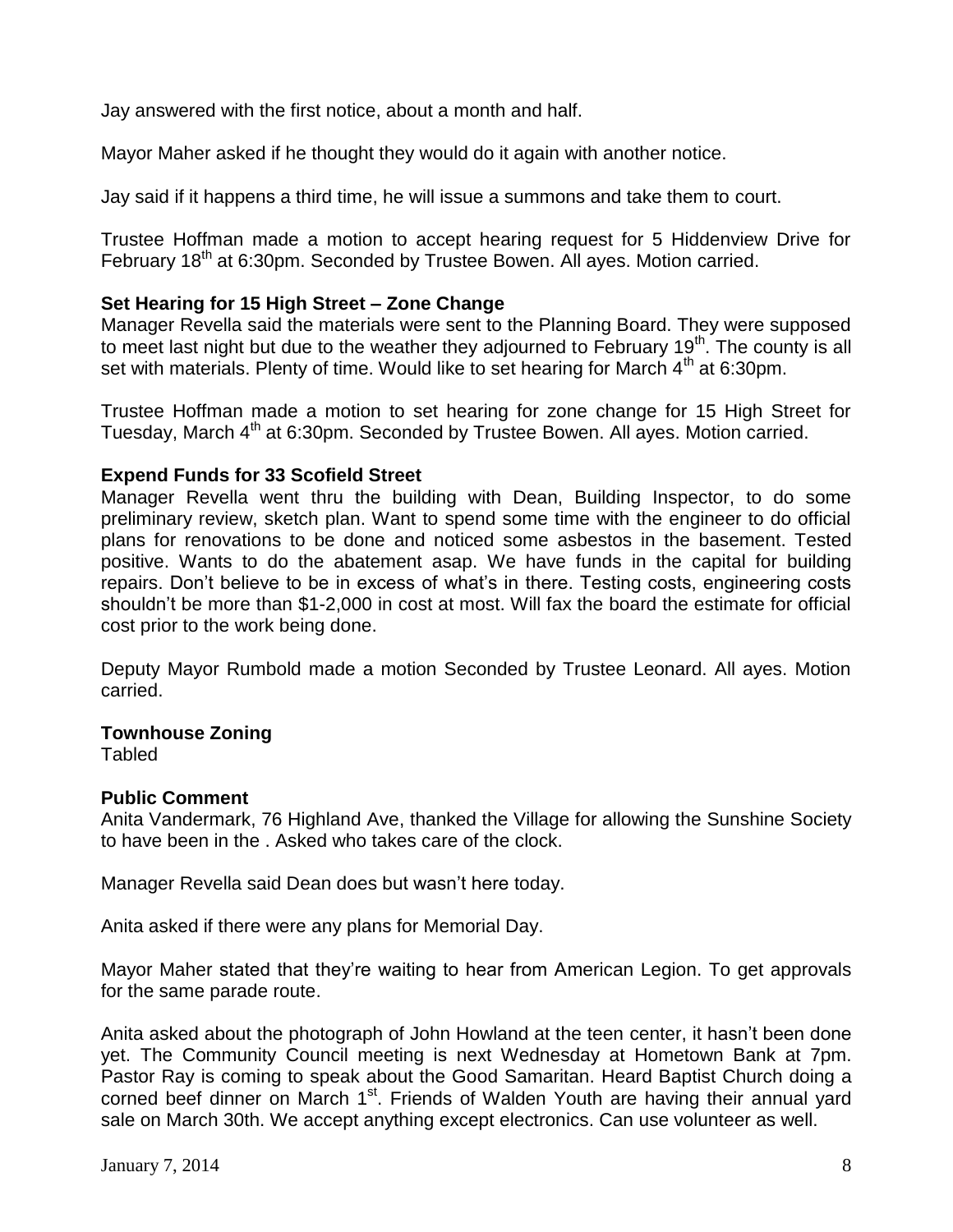Becky Pearson, 167 Walnut St, is a little disappointed to hear things on action items and don't have time to read and go through them. Believes the packets are done on the Friday before, to go thru them over the weekend. Why put it on the action item if you're not going to be prepared for that? Don't understand why people cannot be prepared for a meeting that they get paid to sit at to help with the Village and do your job. Was a little disturbed to hear that this evening. Another thing is, why pay an engineer to do the plans on a house that you're just going to put some walls up on and a furnace in. Don't understand why we need an engineer firm.

Trustee Hoffman explained that the NYS Bidding law require an engineer.

Becky asked if there was no way around that.

Manager Revella responded not for this job. Too big.

Becky asked if the Deputy Clerk was available for the meeting. She was at the last meeting.

Manager Revella stated the Clerks duties were divided amongst the office. The minutes were assigned to Marisa, who wasn't here last week because she was ill.

Becky questioned if all the minutes were done by Marisa.

Manager Revella replied for the last meeting and this one, correct.

Becky asked for the year?

Manager Revella said just for the meetings that Tara is not available.

Trustee Hoffman added that there was some catch up minutes that were done by Tara and Marisa.

Becky said really the responsibility of the minutes are the Clerk and the Deputy Clerk. Correct?

Mayor Maher explained that what Manager Revella is saying is that some of the workload has been passed on to Marisa as well.

Trustee Hoffman added that they haven't hired anybody for it.

Becky questioned if it was for future or until Tara gets back.

Manager Revella said just until Tara gets back.

Becky confirmed that Tara will be doing the minutes again. Not understanding why we are paying 2 people to do the job. The Deputy Clerk should be taking over when he Clerk is not here. Not sure why we are paying the assistant to the manager to do this job. Not sure if the board feels the same way but you have people already in this position to do this job and people lined up to do it. It's your position to appoint those people.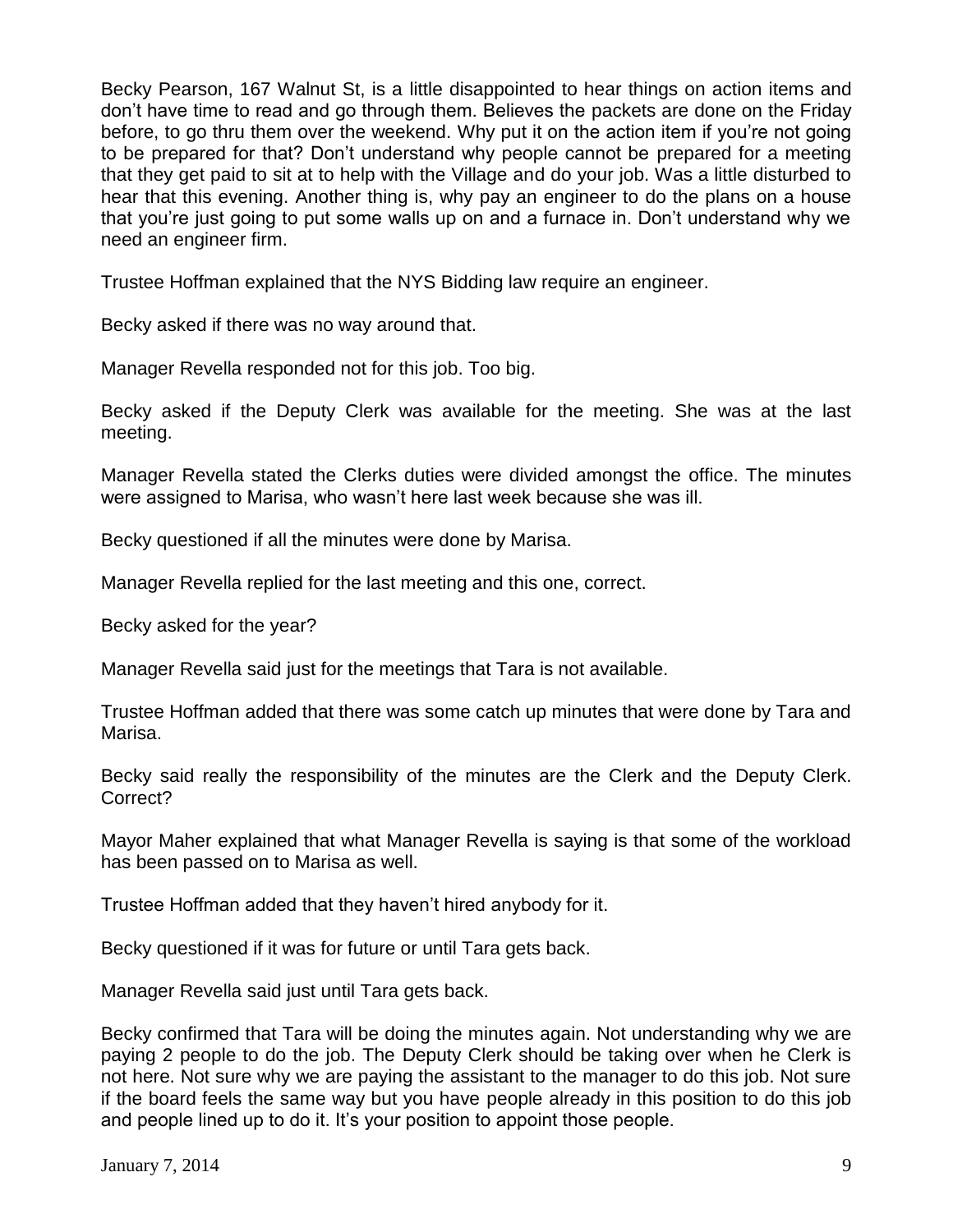Manager Revella said this person was not actually appointed. This person was hired by himself.

Mayor Maher said that very simply, that Manager Revella thought it was best to have as much cross training in the office and the board agreed.

Becky asked if the Deputy Clerk was available.

Manager Revella answered yes.

Becky questioned why are we paying this individual to sit here?

Manager Revella replied that we would be paying her to sit here as well.

Becky responded that that's her job.

Manager Revella stated that she is not salary.

Mayor Maher added that they made a conscious decision to spread the workload around.

Becky heard that a lot of the minutes were done by a different individual than the Clerk. And that's why I'm asking why are we paying someone extra to do the Clerk's job.

Mayor Maher said that's a good question but the answer is no. That's not the case.

Manager Revella added that she had done the minutes to catch up when there was no Clerk.

Trustee Hoffman said transitioning from part time to full time Clerk, there was a deficit of minutes that had been created. In order to catch up, the transcription was split between the Clerk and the Administrative Aide. Now with the Clerk on maternity, we haven't hired any additional people. Believes the staff is doing a good job filling in. No additional cost to the village.

David Sperry, 12 Overlook Terreace, asked about the building at 33 Scofield.

Manager Revella said it will be the Building Department. Will have all public function.

David asked about what sidewalks.

Manager Revella said it was potential litigation to discuss with the Village Attorney and Village Engineer. Can't say which ones, there are several sidewalks in general that we are proposing to repair.

David asked if it was Ulster Ave is one.

Manager Revella said that's not one to discuss at the meeting but it is absolutely slated to begin in April. The curbs, sidewalks, retaining walls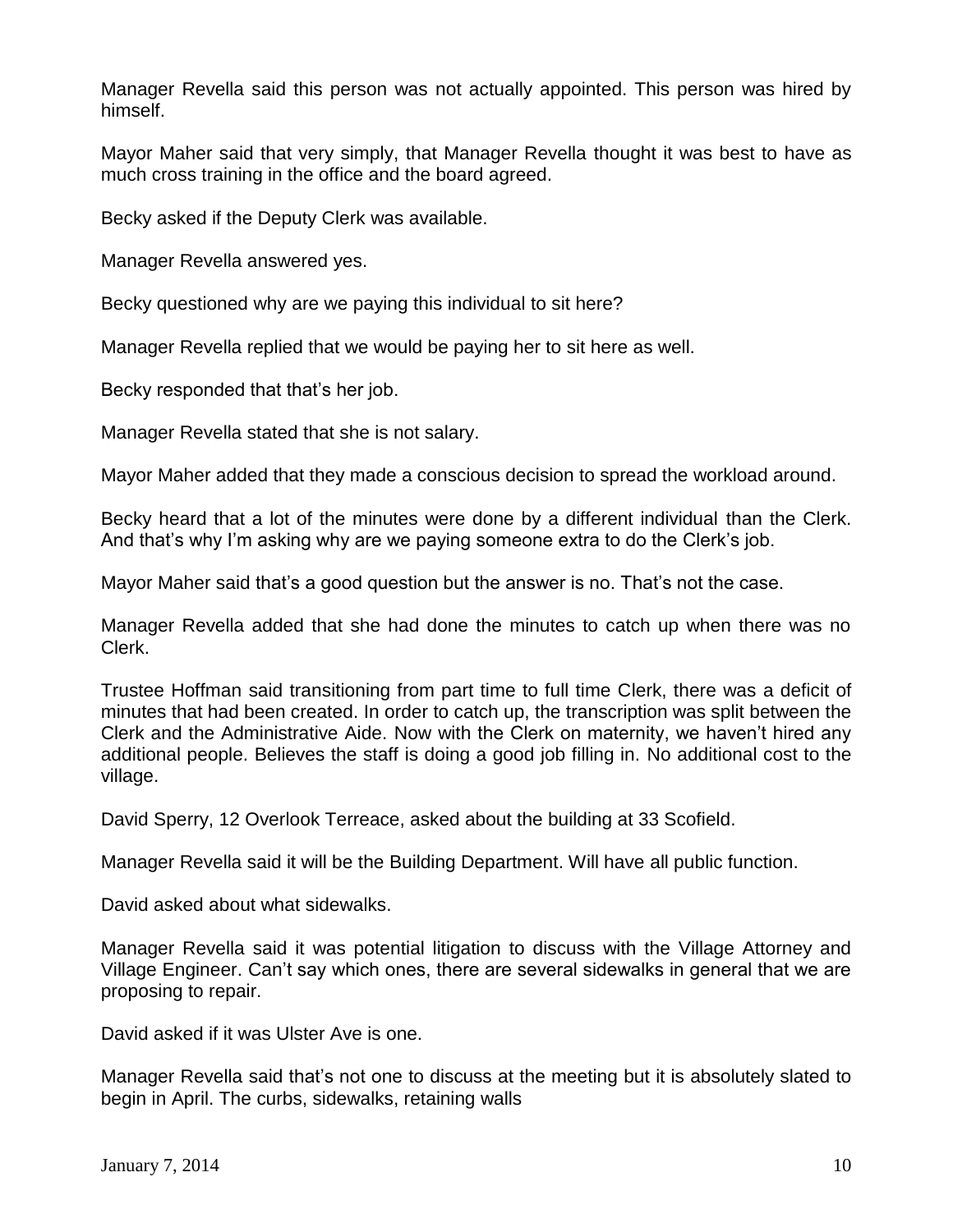David asked once the retaining walls are done, is that going to be the states properties or the residents.

Manager Revella replied that it will be the resident's property.

David wanted to know what kind of sidewalks.

Manager Revella said it hasn't been decided yet. Proposing the bid. Will be itemizing the bids.

David stated there have been a few sidewalks that haven't had any snow removal.

Manager Revella said the Village is taking care of it. We fine the individuals that don't do it.

Jessica Metzger, 4 Gracewood Ct, asked Trustee Hoffman about the DSS numbers, the data that was collected, are those numbers for individual or family.

Manager Revella said it was units. They didn't say if it was individual.

Jessica said the concrete Village numbers are by the Principle of the elementary school. It is very high here than other municipalities. Also mentioned she overheard, minutes and Clerk. Minutes were completely up to date just prior to hiring a full time clerk. Since hiring the full time clerk, the minutes have not been up to date. It is the job of the clerk to take the minutes. That is their responsibility. How you can have someone else do the minutes when you have your Clerk or your Deputy Clerk available to you. Maybe you can gather the information to clarify for the public. Because when you do look up these rules online, the person that is supposed to be collecting the data at the meeting is your Clerk and if your Clerk is not available, your Deputy Clerk.

Mickey Millspaugh, 10 Jessup Street, said that he doesn't know what the plans are with the building with the engineer, and I practiced engineering for a long time. However, I think when you're doing something, it would be wise to get plans done by an architect. It would fit far better in the landscape. Engineers are problem solvers, will put a straight line in. An Architect will put a curved line in.

Trustee Hoffman wanted to add that an Engineer did design the Brooklyn Bridge.

Mickey mentioned that on the clock, there should really be a plaque saying it was given by The Woman's Club.

## **Payment of the Audited Bills**

Deputy Mayor Rumbold made a motion to approve Payment of the Audited Bills. Seconded by Trustee Leonard. All ayes. Motion carried.

#### **Correspondence** None

**Miscellaneous Comments from the Board of Trustees**

 $January 7, 2014$  11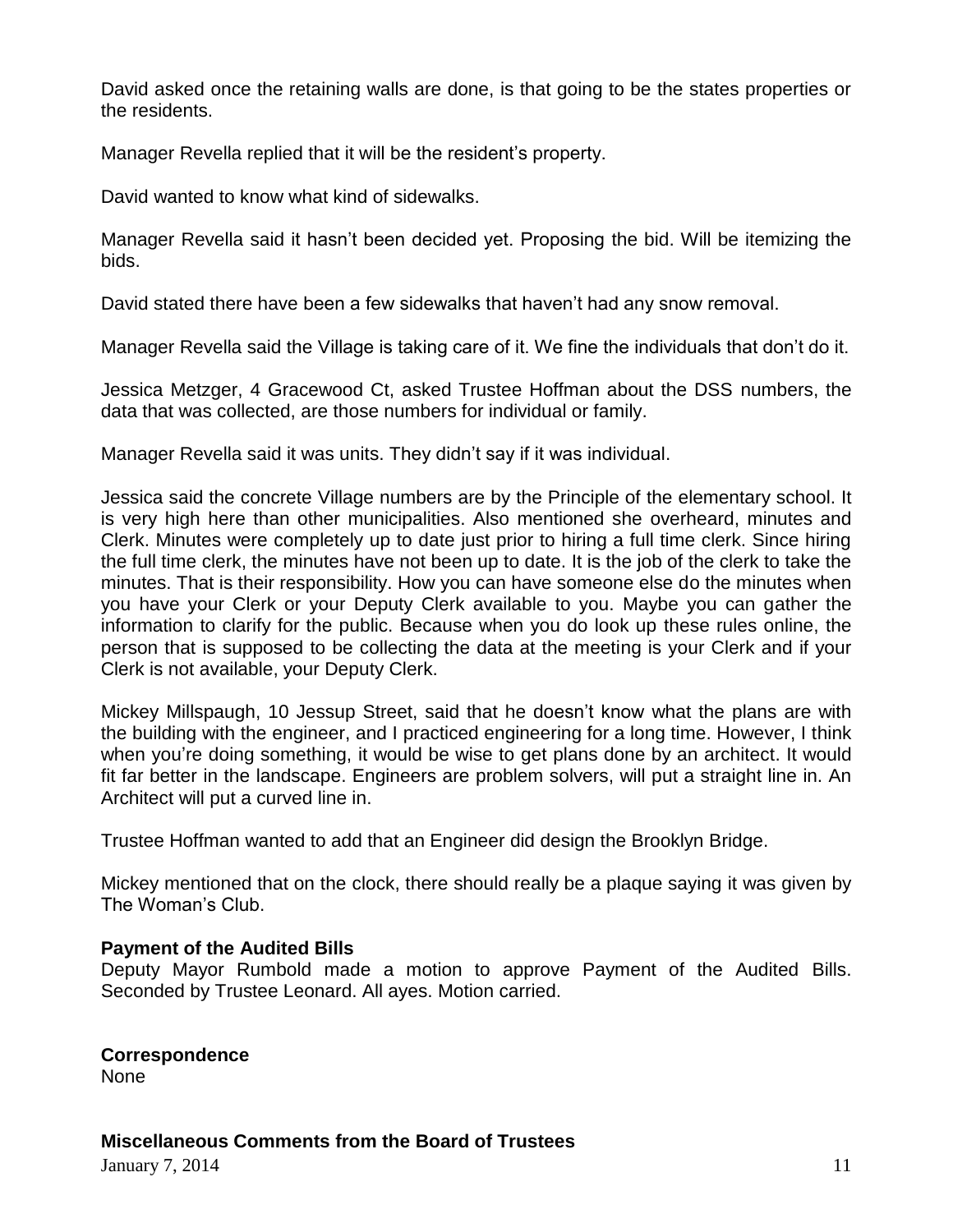Mayor Maher apologized for being late. Had to work extra tonight.

## **Executive Session – PBA Negotiations, Potential Litigation, Village Manager 105 F and Personnel of a particular person.**

Deputy Mayor Rumbold moved to go into Executive Session to discuss Potential Litigation, Village Manager 105 F, Potential Litigation, and Personnel of a particular person. Seconded by Trustee Bowen. All ayes. Motion carried.

### **Reconvene**

Trustee Leonard moved to reconvene the regular meeting. Seconded by Trustee Mishk. All ayes. Motion carried.

### **Settle Loan**

Trustee Bowen made a motion to accept settle loan with 92-100 West Main Street in the amount of \$20, 690. Seconded by Trustee Carley. All ayes. Motion carried.

### **Adjournment**

Deputy Mayor Rumbold moved to adjourn. Seconded by Trustee Leonard. All ayes. Meeting adjourned.